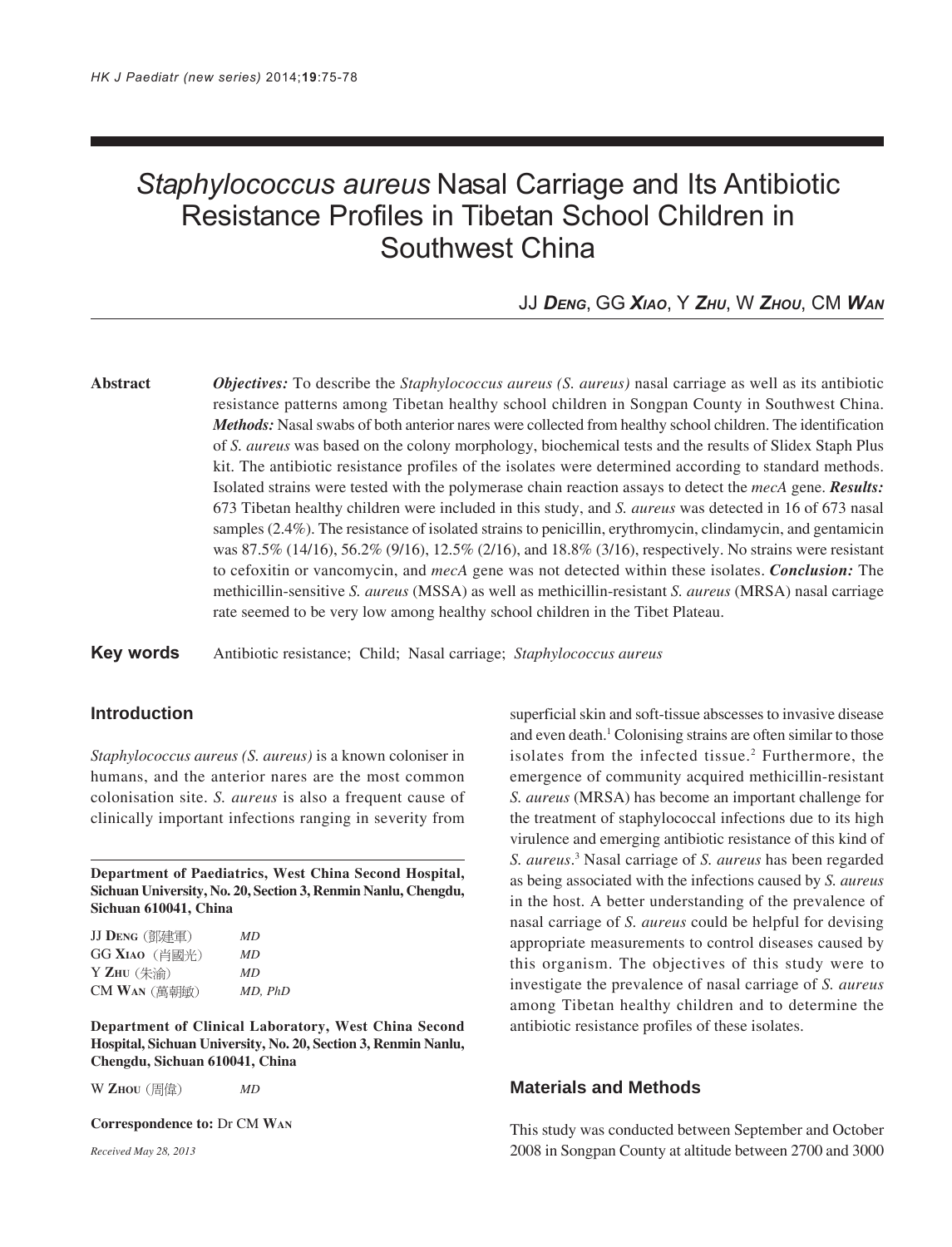meters with a population density of about 7.8 people per square kilometer. In this region, the medical resources are rather scanty. The traditional Tibetan medicine is prevalent, and antibiotics such as penicillin are used sometimes, whereas most of other antibiotics are not commonly used in the population. In this study, we calculated the minimum sample size required to accurately assess the *S. aureus* carriage as 242 based on the expected prevalence of nasal colonisation  $(30\%)$ ,<sup>2</sup> with a 95% confidence interval (design effect, 3%).

Six hundred and seventy-three Tibetan healthy children aged between 7 and 18 years old from three primary and secondary schools in Songpan County were recruited. Children receiving antibiotic therapy or requiring admission in the recent 4 weeks and those with current skin infections were not included.

Samples were collected by twice rotating a sterile cotton swab pre-wetted with sterile saline in the vestibule of both anterior nares of the participants after obtaining oral informed consent.

Nasal swabs were transported to the laboratory using the Sterile Amies Agar Gel Transport Swab (Copan, Italy) and inoculated on the mannitol salt agar (Oxoid Ltd, Basingstoke, United Kingdom) and Columbia blood agar (bioMérieux, France) within 6 h. Then the inoculations were incubated for 24 h at 37o C. The identification of *S. aureus* was based on the colony morphology, positivity of catalase and tube coagulase, and the results of Slidex Staph Plus kit (bioMérieux, France). MRSA identification and antibiotic susceptibility of the isolates were performed according to the Clinical Laboratory Standards Institut guidelines,<sup>4</sup> with the following antibiotics: penicillin, erythromycin, clindamycin, gentamicin, cefoxitin and vancomycin. Inducible resistance to clindamycin was tested by the double disk diffusion test (D test).4

All the isolated *S. aureus* strains were detected for *mecA* gene by the polymerase chain reaction assays to identify a 162 bp target product. Primers used were *mecA* P4 5'-TCCAGATTACAACTTCACCAGG-3' and *mecA* P7 5'-CCACTTCATATCTTGTAACG-3'.5

Chi-square tests were performed to detect the statistical significance (5%) between groups with SPSS 13.0 for windows (SPSS Inc., Chicago, IL, United States of America). The Ethics Committee of West China Second Hospital approved this study.

#### **Results**

Six hundred and seventy-three Tibetan healthy children including 390 (57.9%) boys and 283 (42.1%) girls participated in the study. There were 245 (36.4%), 277 (41.2%) and 151 (22.4%) children in the age group of 7-13, 13-15 and 15-18 years, respectively. *S. aureus* strains were isolated from 16 (2.4%) children including 9 boys and 7 girls without significant difference with regard to sex (p=0.889). Of the 16 *S. aureus* strains, 7 strains (43.7%) was isolated from children between 7 and 13 years of age, 5 (31.3%) from children between 13 and 15 years of age, and 4 (25.0%) from children between 15 and 18 years of age. The antibiotic resistance profiles of the isolated *S. aureus* strains are shown in Table 1. No isolated strains were resistant to vancomycin or cefoxitin, suggesting no MRSA strain was detected. Inducible clindamycin resistance (positive D test) was found in 2 out of the 9 erythromycin-resistant isolates. No *mecA* gene was detected among the isolated *S. aureus* strains.

#### **Discussion**

Colonisation by *S. aureus* is considered to be associated with the *S. aureus* infections in human body. And studies of the carriage of *S. aureus* can be of great importance. A few studies have investigated the carriage rate of *S. aureus* in the child population in the community of the low-altitude regions of mainland China,<sup>6,7</sup> suggesting that the overall carriage rate of *S. aureus* was about 18% and MRSA accounted for about 6% of the isolated *S. aureus* strains. However, data about the carriage rate of *S. aureus* in the child population on the highland of China are scarce.

**Table 1** Antibiotic resistance profiles of the isolated *S. aureus* strains (n=16)

| <b>Antibiotics</b> | $S(\%)$   | $I(\%)$ | $R(\%)$   |
|--------------------|-----------|---------|-----------|
| Penicillin         | 2(12.5)   | 0(0.0)  | 14 (87.5) |
| Erythromycin       | 5(31.3)   | 2(12.5) | 9(56.2)   |
| Clindamycin        | 11(68.8)  | 3(18.7) | 2(12.5)   |
| Gentamycin         | 13(81.3)  | 0(0.0)  | 3(18.7)   |
| Cefoxitin          | 16(100.0) | 0(0.0)  | 0(0.0)    |
| Vancomycin         | 16(100.0) | 0(0.0)  | 0(0.0)    |

S, susceptible; I, intermediate; R, resistant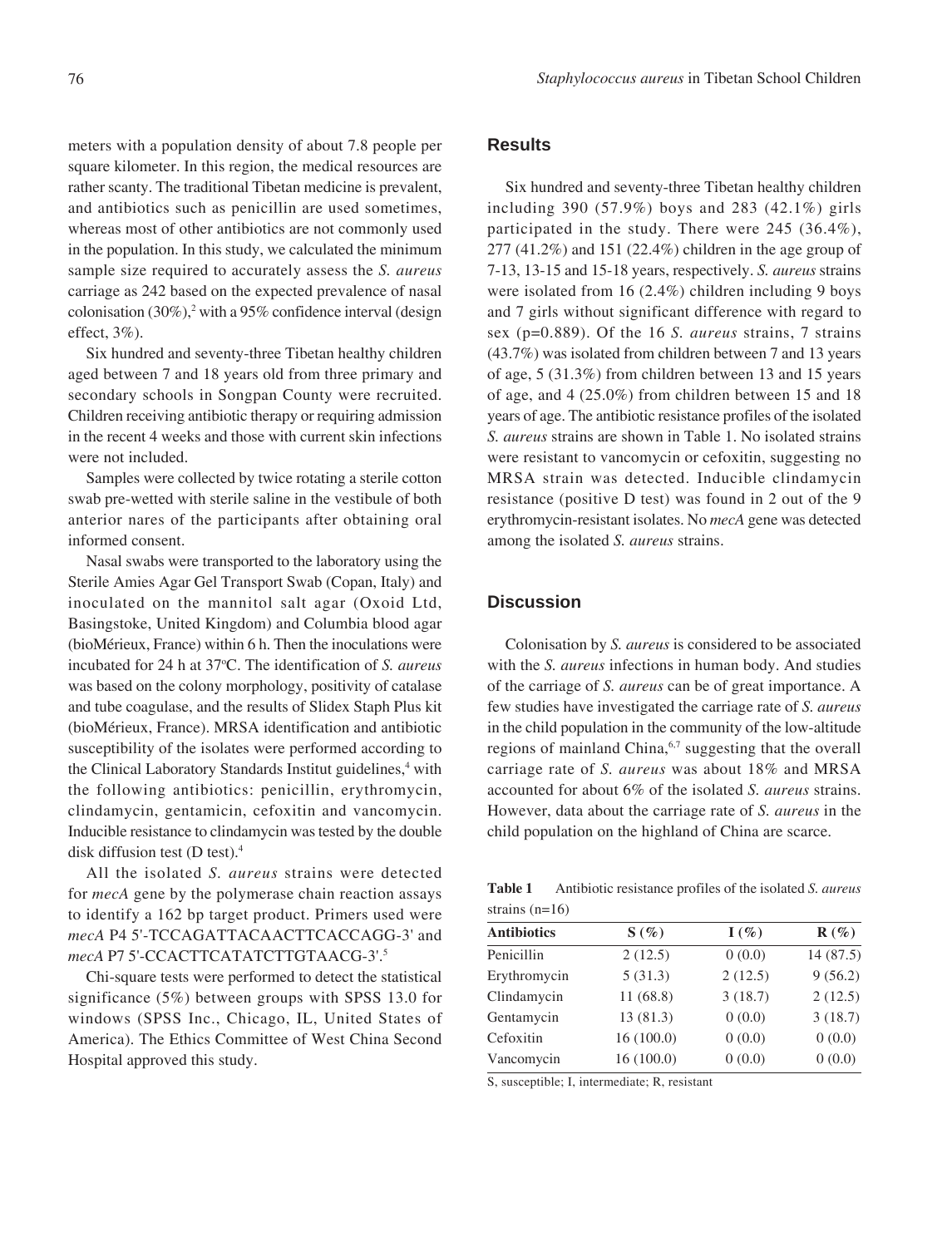Deng et al  $77$ 

This study aimed to assess the prevalence of nasal carriage of *S. aureus* within healthy children living in the Tibet Plateau and the antibiotic resistance profiles of these isolated strains. To our knowledge, this is the first study reported in this specific population in this region.

Our study showed that the nasal carriage rate of *S. aureus* among Tibetan healthy children was 2.4%. This rate was fairly low compared with previously reported rate of 30% among healthy persons.<sup>2,8</sup> Two studies performed among school children aged from 5 to 15 years old reported the *S. aureus* carriage rate of 16.1% and 52.3%, respectively.<sup>9, 10</sup> Another study found the *S. aureus* carriage rate of 31.1% among healthy children aged between 5 and 20 years old.<sup>11</sup> Our team assessed the prevalence of *S. aureus* nasal carriage within healthy school children aged between 7 and 18 years old in Chengdu, and the results showed that the carriage rate was 18.2% between 2005 and 2007, and 18.1% between 2008 and 2010.7 The extremely low *S. aureus* carriage rate in this specific population seems to be related to the highland environment where these people live in. As children from areas of better economic status such as Chengdu could get better medical care and receive antibiotic therapy frequently, the low carriage rate within the Tibetan children may also be associated with the socioeconomic status and possibly the race of people. Nonetheless, this relationship needs further determination.

The resistance of the isolated *S. aureus* strains to some antibiotics often used in the empirical treatment of *S. aureus* infections was slightly higher than that reported in some other studies, 9-10,12,13 whereas no isolates were found resistant to cefoxitin or vancomycin. It seemed that although the nasal carriage rate of *S. aureus* in this study population was low, once the *S. aureus* strains were isolated, these strains might be highly resistant to some antibiotics usually used in the clinical situation. In this situation, some other antibiotics such as cefoxitin and vancomycin may be used. However, compared with our study in Chengdu,<sup>7</sup> the resistance of the isolated strains to the antibiotics assessed in this study was relatively lower, which may result from the low level of antibiotic consumption. As the number of the isolated *S. aureus* strains is very limited in this study, further studies are needed to determine the antibiotic resistance profiles of this kind of organism more precisely in this region.

No MRSA strains were detected in this study, in agreement with the results of detection of *mecA* gene which allowed the *S. aureus* strains to be resistant to antibiotics

such as oxacillin. Two studies conducted among school children aged between 5 and 15 years old reported the nasal carriage rate of MRSA of  $0.5\%$  and  $3.9\%$ , respectively.<sup>9,10</sup> One study conducted among school children aged between 7 and 18 years old in Chengdu by our team found that the prevalence of MRSA was about 6%.7 The results of this study indicated that the prevalence of MRSA in the community of this region was still extremely low. Although there's few data about the prevalence of MRSA among paediatric patients in the hospital of this area, a few reports showed that the isolation rate of MRSA in adult patients of Tibetan highland was lower than that of other low altitude areas of mainland China.14 What's more, we found no *mecA* gene in these isolated *S. aureus* strains, which is different from the results of other studies previously reported.<sup>1,8,10</sup> The low carriage rate of MRSA in this population may be related to the fact that antibiotics are not commonly used in these people and the specific environment. But as the number of participants in this study is limited, the prevalence of MRSA in this region needs to be further determined.

#### **Conclusion**

This is a preliminary study which showed that the *S. aureus* and MRSA nasal carriage rate seemed to be still low among healthy school children in the Tibet Plateau. However, as there's only a small group of participants included in this study, larger studies are needed to further determine the carriage rate of *S. aureus* among this population. Further studies can be performed to investigate why the nasal carriage of *S. aureus* is lower among this population than that from other parts of the world, which may provide new ways to reduce *S. aureus* nasal carriage in order to control the *S. aureus* infections.

#### **Funding**

This work was supported by the Key Basic Research Program of the Ministry of Science and Technology of China (No. 2006FY110300). The funders had no role in the study design, data acquisition and analysis, decision to publish, or preparation of the manuscript.

#### **Declaration of Interest**

None